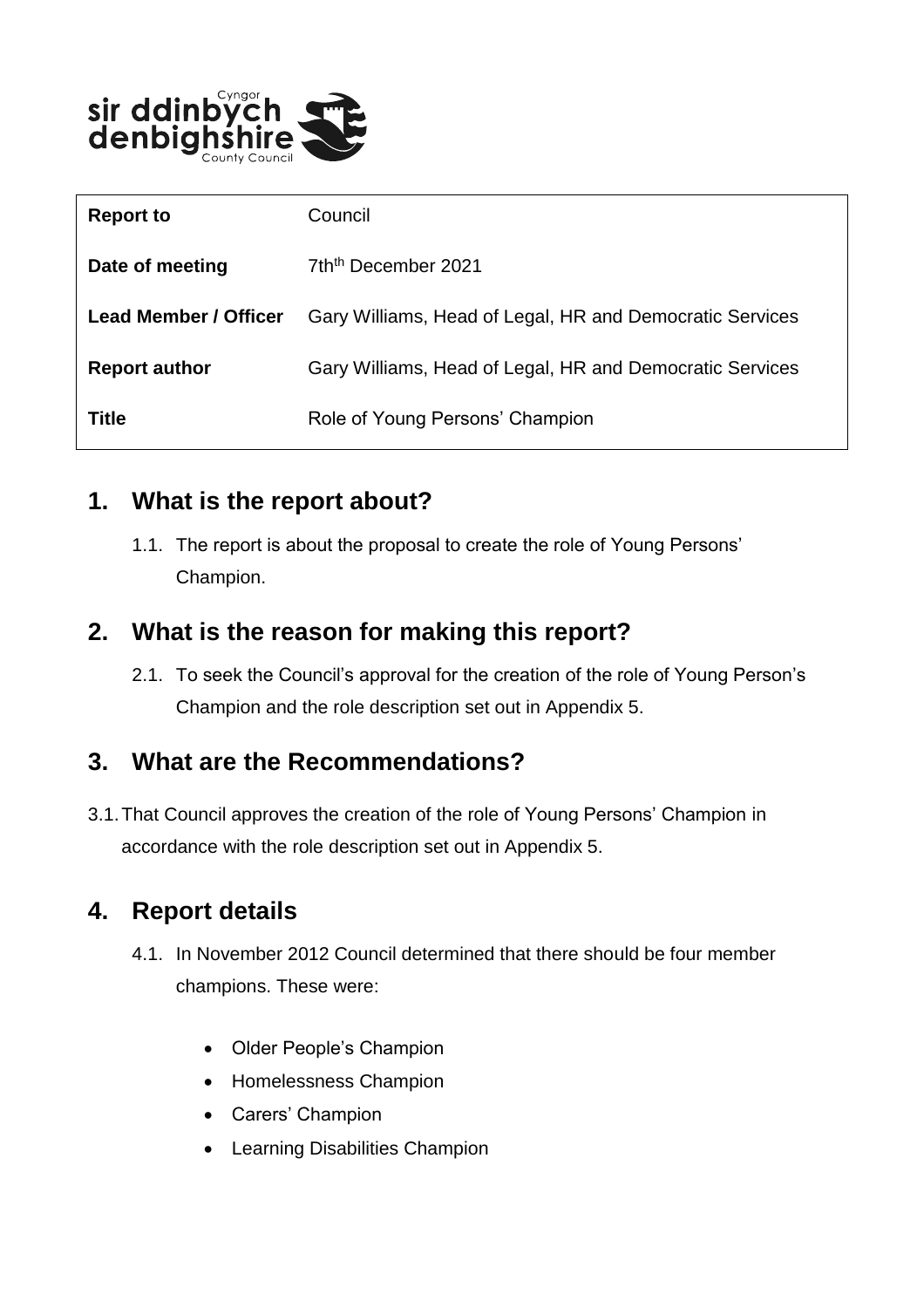- 4.2. Council adopted role descriptions for these champion roles, copies of which are attached as Appendices 1-4 of this report.
- 4.3. In April 2013 Council received the recommendation of the Governance and Audit Committee, (then known as the Corporate Governance Committee) that there should be no additional stand-alone member champions and that any further 'champion' roles recommended either nationally or locally should be carried out by the relevant Lead Member.
- 4.4. On the 7<sup>th</sup> September 2021 Council considered the following notice of motion;

"That Denbighshire County Council appoint a Young Persons Champion covering all ages up to 18."

- 4.5. Council resolved that a report on the role of a Young Persons Champion be presented to Democratic Services Committee to define the role and a further report to be presented to Full Council.
- 4.6. A role description has been drafted and is attached as Appendix 5 to this report. The role description is drafted to follow the same form as the role descriptions adopted for the current champions as set out in Appendices 1-4.
- 4.7. The Democratic Services Committee was asked, at its meeting on 5<sup>th</sup> November 2021 to consider the content of this draft role description, whether the role should be carried out by the relevant Lead Member or a non-Cabinet member, and to recommend to Council whether to adopt the role description as drafted or as amended by the Committee.
- 4.8. The Committee agreed to recommend to Council that there should be a role of Young Person's Champion and that it should be carried out by a non-Cabinet member. The Committee considered the definition of young person should include persons up to the age of 25 years and that the role description should be amended to reflect this.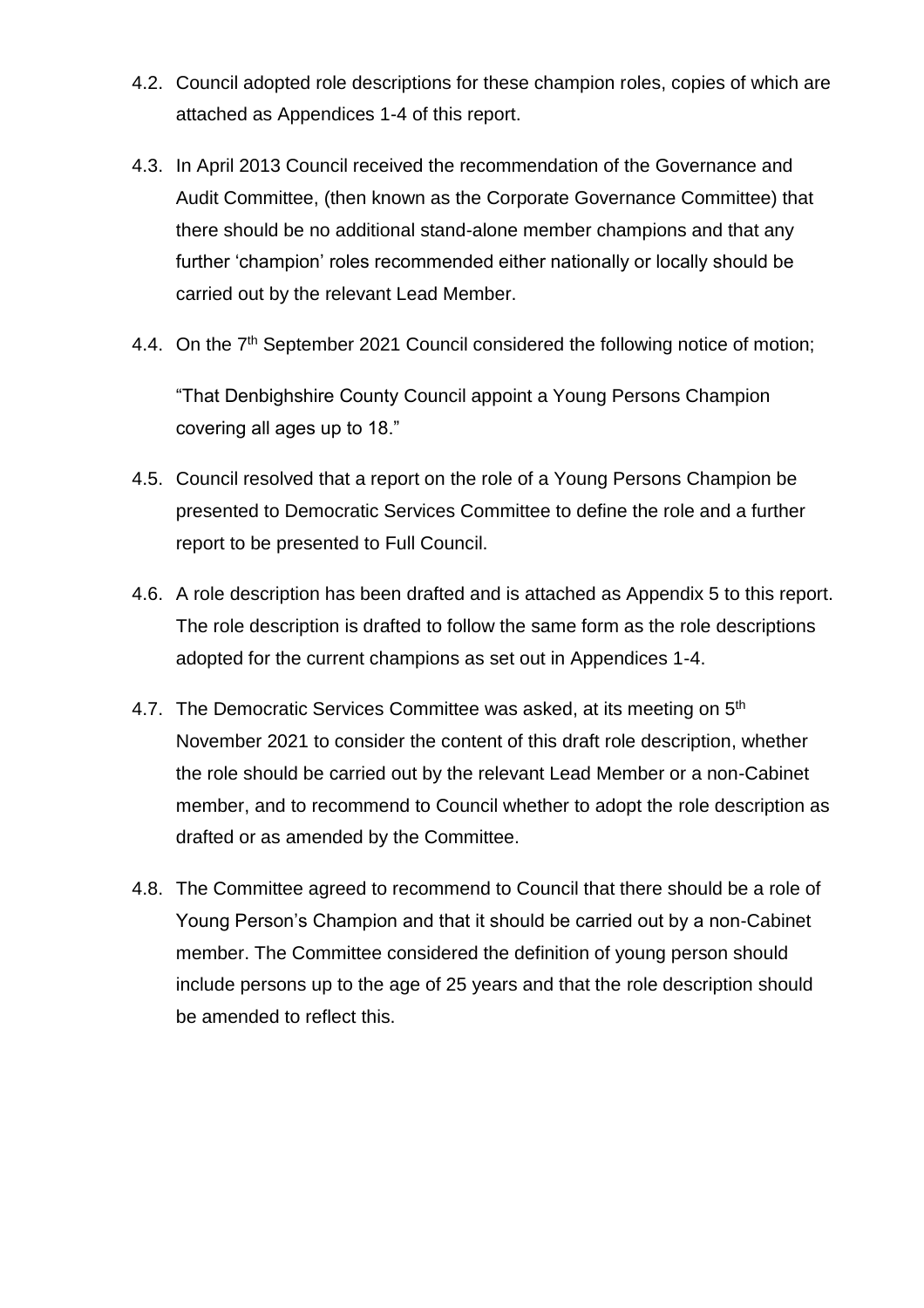## **5. How does the decision contribute to the Corporate Priorities?**

5.1. The role of the champion would be consistent with the corporate priority that Denbighshire is a place that younger people want to live and work and have the necessary skills to do so.

## **6. What will it cost and how will it affect other services?**

6.1 There may be occasional travelling costs incurred if a member champion attends meetings or events related to their champion role. These will be contained within the existing budgets allocated for member travel.

### **7. What are the main conclusions of the Well-being Impact Assessment?**

7.1. An assessment is not required for this report.

### **8. What consultations have been carried out with Scrutiny and others?**

8.1. There has been no consultation with Scrutiny. The matter has been referred to the Democratic Services Committee directly by Council. Democratic Services Committee's recommendations are reflected in paragraph 4.8 of this report.

## **9. Chief Finance Officer Statement**

9.1. The report confirms that any modest additional costs will be contained within existing budgets allocated for member travel. There does not appear to be any wider financial considerations.

## **10. What risks are there and is there anything we can do to reduce them?**

10.1.There is a risk that there is confusion or duplication arising out of the role of member champion and the role of the relevant Lead Member if the champion is not also the Lead Member. This can be mitigated by having a clear role description and a good working relationship between the Lead Member and the Champion.